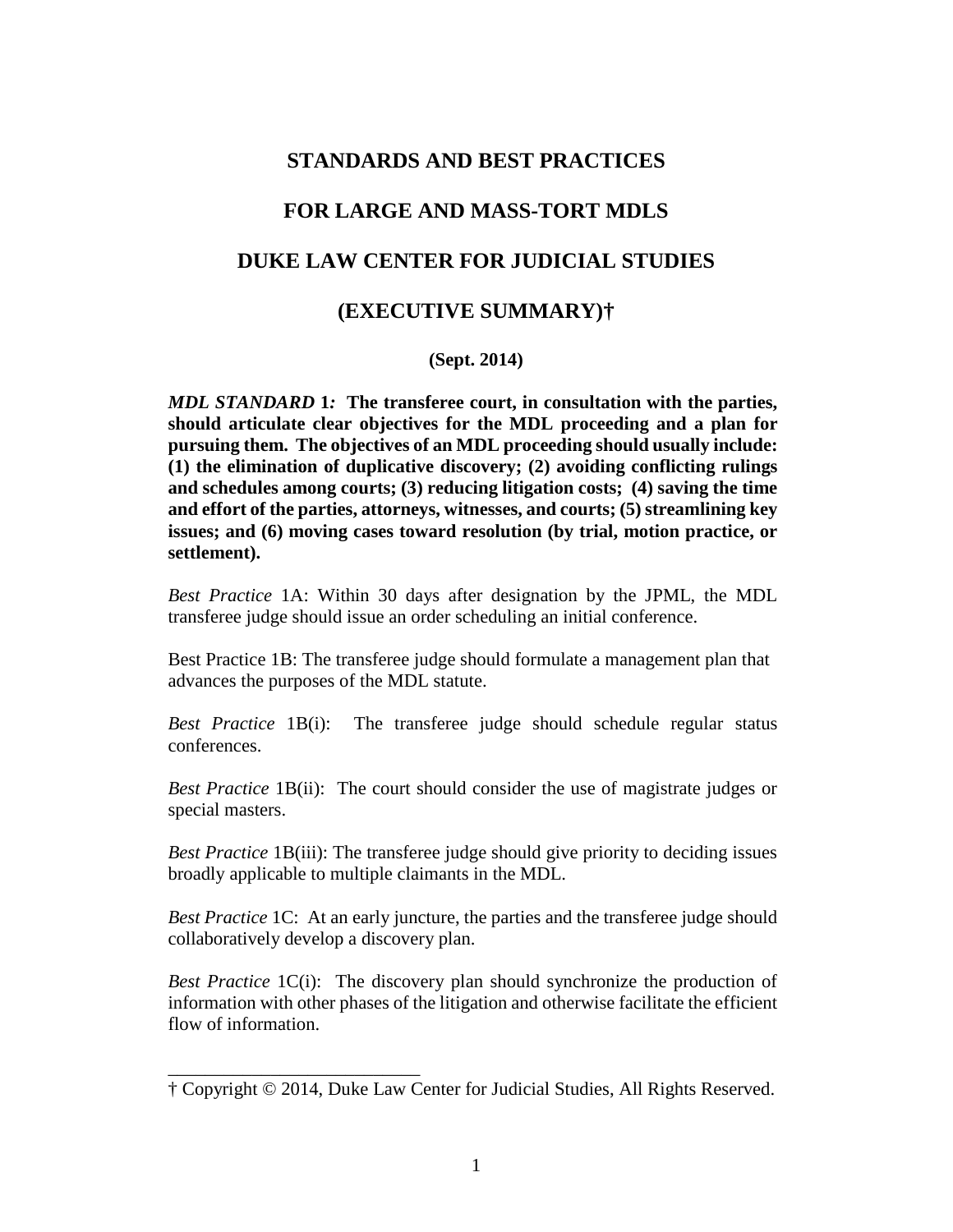*Best Practice* 1C(ii): At an early stage, the transferee judge should consider adopting privilege and confidentiality protocols, including issuing a Fed. R. Evid. 502(d) order.

*Best Practice* 1C(iii): The transferee judge should adopt deposition guidelines.

*Best Practice* 1C(iv): Individual claimants should be required to produce information about their claims.

*Best Practice* 1D: Class actions may require a different approach to discovery because of the need to resolve class-certification issues as early as practicable.

*Best Practice* 1D(i): Typically, the transferee judge will assess the propriety of class certification in all cases pending in the MDL proceeding and oversee all discovery necessary to carry out that purpose, although alternatives should be considered.

*Best Practice* 1E: The transferee judge should confer with the parties to determine whether holding bellwether trials would advance the litigation.

*Best Practice* 1E(i): The transferee court should adopt a strategy for facilitating the availability of the broadest possible pool of candidates from which to select bellwether cases.

*Best Practice* 1E(ii): The transferee judge and the parties should establish a process that requires collaborative selection of bellwether trial cases.

*Best Practice* 1E(iii): The transferee judge should adopt rules that will minimize the risk that parties will attempt to "game" the bellwether trial-selection process, resulting in test trials of cases that are not representative of the case pool as a whole.

*MDL STANDARD* **2**: **In an MDL action with many parties with separate counsel, the transferee judge should establish a leadership structure for the plaintiffs, and sometimes for the defendants, to promote the effective management of the litigation.**

*Best Practice* 2A: The transferee judge should assess the needs of the litigation in establishing an appropriate leadership structure.

*Best Practice* 2B: In determining the appropriate leadership structure, the type of cases included in the MDL is often the most important consideration.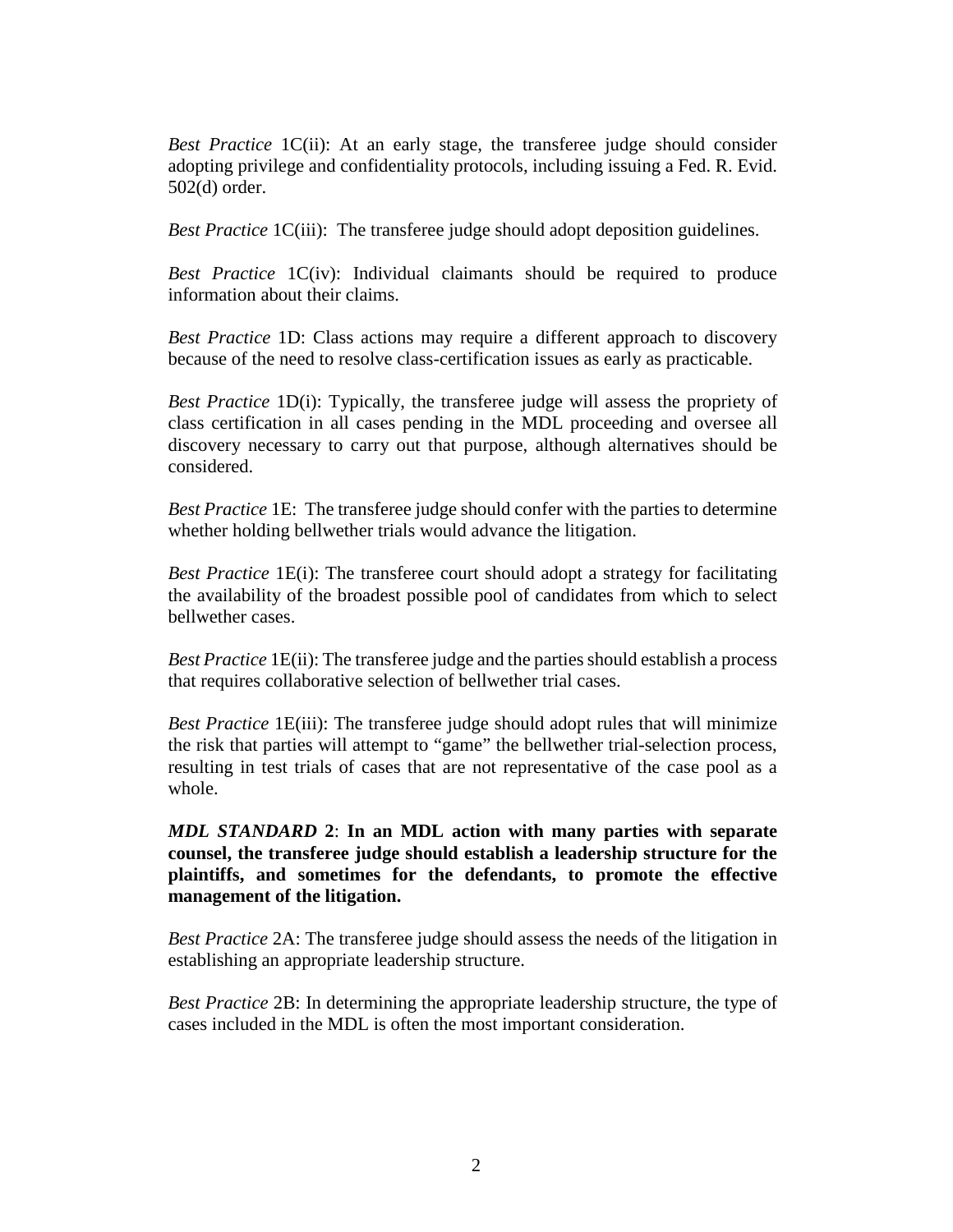*Best Practice* 2C: The transferee judge typically should appoint lead counsel and liaison counsel for the plaintiffs, and often a supporting committee when the litigation is especially large or complex or composed of divergent interests.

*Best Practice* 2C(i): In cases involving numerous defendants it may be necessary to appoint a leadership team for the defense as well.

*Best Practice* 2C(ii): The transferee judge should designate lead counsel who will act for all parties whom they are appointed to represent and are responsible for the overall management of the litigation. The judge should specify at the outset responsibilities assigned to lead counsel, as well as the structure of the entire leadership team and their respective duties.

*Best Practice* 2C(iii): Although every case is different, the transferee judge should not appoint more than three attorneys to serve as lead counsel in any matter, in light of the potential for inefficiencies and ineffective decision making.

*Best Practice* 2C(iv): The transferee judge should consider the appointment of liaison counsel to serve an administrative role. If the court appoints a liaison, it should specifically define the roles and duties of the liaison at the outset  $$ including responsibility for communications between the court and other counsel, maintaining records of all orders, filings and discovery, and ensuring that all counsel are apprised of developments in the litigation. An important aspect of the liaison's role is coordinating with and supporting the clerk of court.

*Best Practice* 2D: The transferee judge should consider establishing a steering committee, executive committee, or management committee, if the litigation involves numerous complex issues, if there is a substantial amount of work to be done, or if the plaintiffs have different interests that require separate representation.

# *MDL STANDARD 3*: **The transferee judge should select lead counsel, liaison counsel, and committee members as soon as practicable after the JPML transfers the litigation**.

*Best Practice* 3A: Holding the initial conference at the earliest practicable time after the order transferring cases is issued allows the transferee court to promptly set in motion the procedure for appointment of counsel.

*Best Practice* 3A(i): The initial case-management order should inform counsel that the leadership structure will be discussed at the initial case-management conference and direct them to be prepared to identify case-specific issues that may inform the appropriate structure. Counsel who intend to seek a leadership position should be required to attend.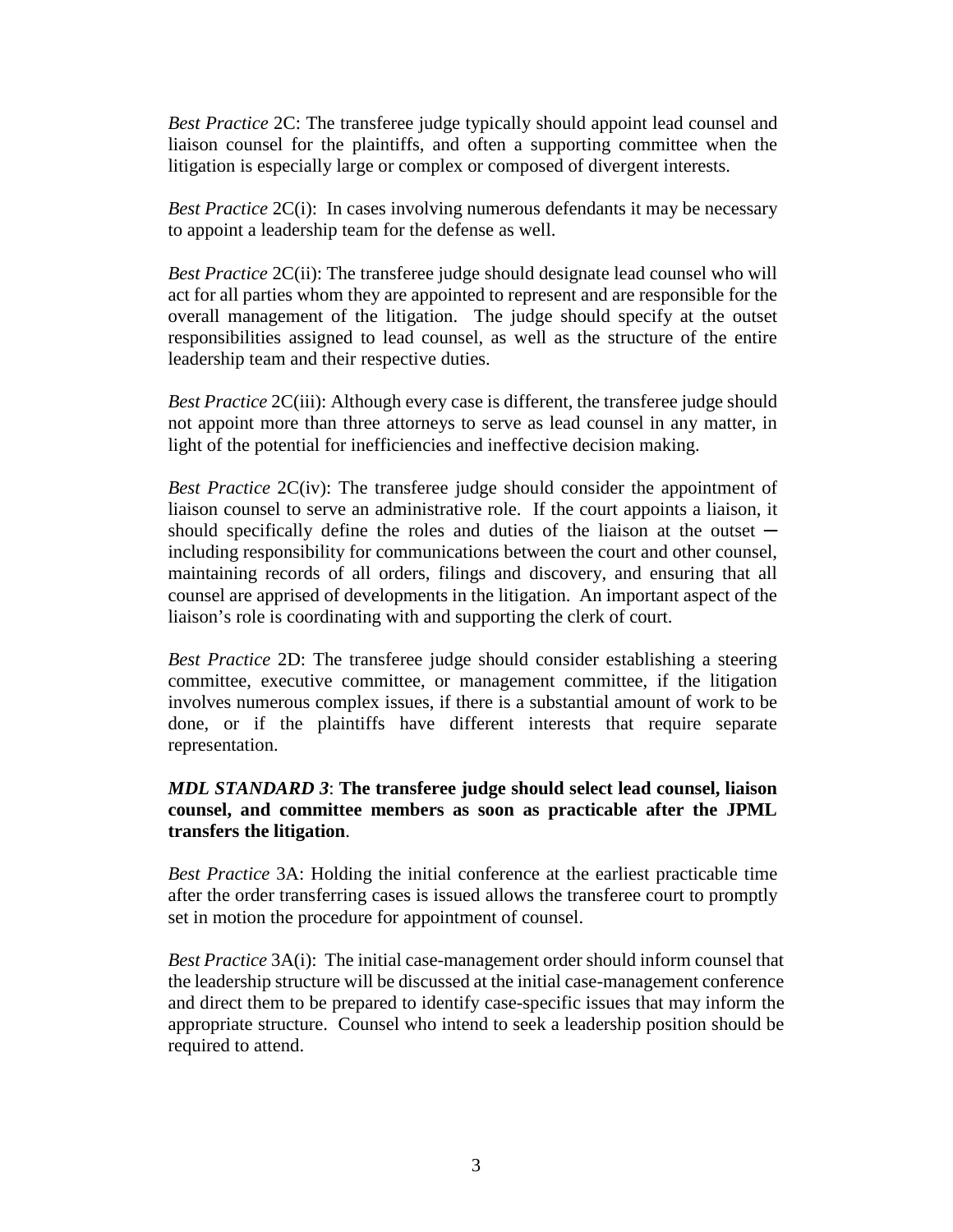*Best Practice* 3A(ii): The transferee judge should take steps to ensure a smooth process for administration of the MDL by confirming that the clerk of court is prepared for and capable of handling the possible (indeed likely) influx of filings that follow transfer of the cases by the JPML, and issuing initial orders that address the filing procedures for counsel to follow before the leadership team is appointed.

*Best Practice* 3A(iii): At this stage, the transferee judge should consider appointing an interim liaison counsel or encourage counsel to select a proposed liaison counsel prior to the conference, although the formal appointment will be subject to court approval.

*Best Practice* 3B: Following the conference, the transferee judge should issue an order describing the leadership structure, the procedures for counsel to follow if they intend to seek appointment to any of the roles identified in the order, and the criteria that the transferee judge intends to use in selecting counsel to fill the roles.

*Best Practice* 3B(i): The transferee judge should set a schedule that will ensure that leadership is in place within three to four months after the creation of the MDL, or even sooner, to avoid unnecessary delay in proceeding with litigation of the case.

*Best Practice* 3C: The judge's primary responsibility in the selection process is to ensure that the lawyers appointed to leadership positions are capable and experienced and that they will responsibly and fairly represent all plaintiffs, keeping in mind the benefits of diversity of experience, skills, and backgrounds.

*Best Practice* 3C(i): The transferee judge should develop a straightforward and efficient process for counsel to apply for appointment. The process should reflect the need to avoid unnecessary divisiveness, while encouraging professionalism and honesty. The description of the application and selection process should be filed in the public docket in a manner that provides timely notice to all who may be interested in applying.

*Best Practice* 3C(ii): Counsel should submit written applications that describe their qualifications to serve in the positions they seek to fill.

*Best Practice* 3C(iii): The transferee judge should direct counsel to identify cases in which they have served in a similar leadership capacity, describe their experience in managing complex litigation and their knowledge of the subject matter, and provide information about the resources they have available to contribute to the litigation.

*Best Practice* 3C(iv): In appropriate cases, the transferee judge should conduct interviews of counsel (on the record during an in-court hearing) that have submitted applications for leadership positions, in order to assess the applicants' demeanor and skills.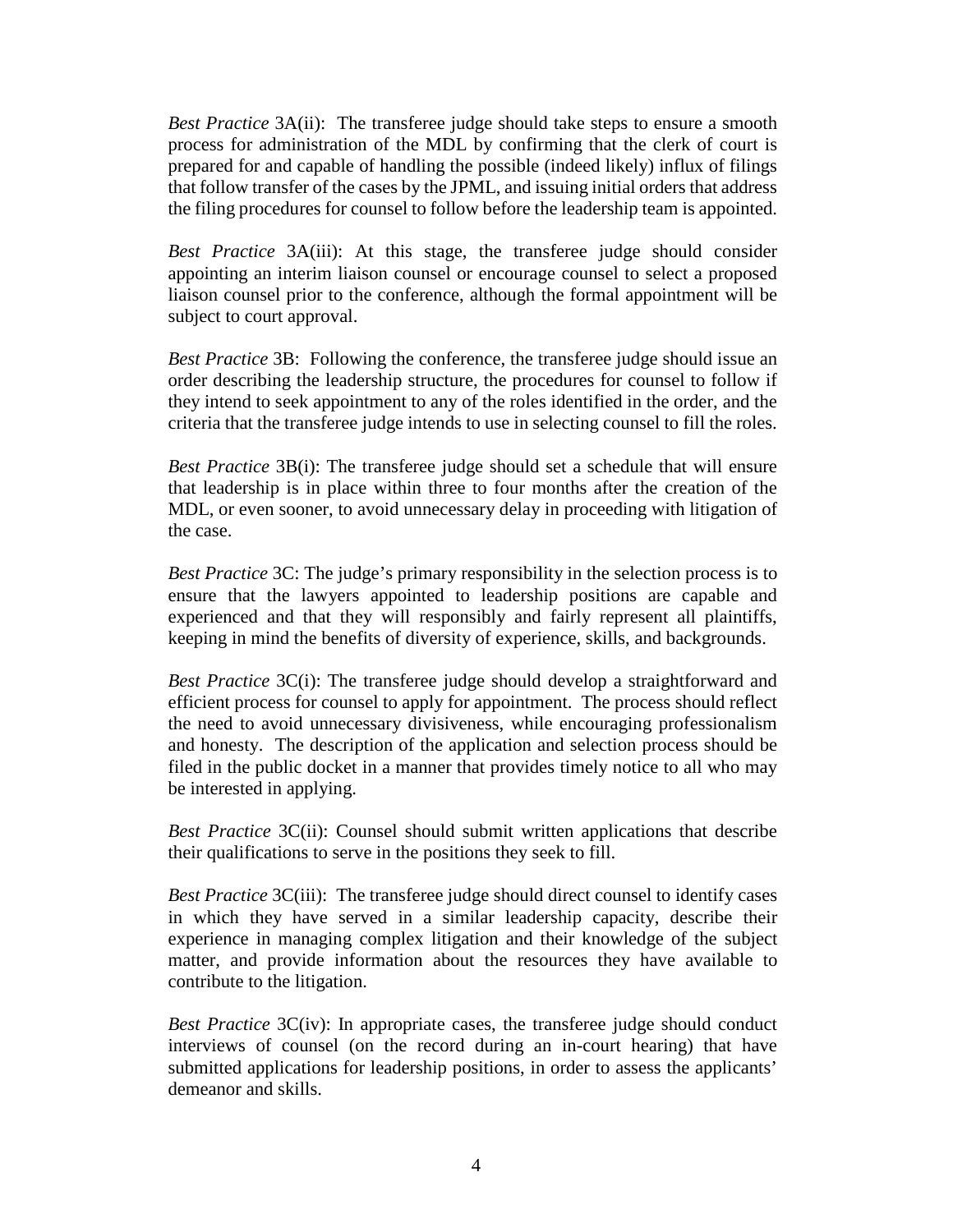*Best Practice* 3C(v): The transferee judge should ensure that the selection process is as transparent as possible by providing a general statement of the goals and considerations that guided the selection.

*Best Practice* 3C(vi): Even if counsel are able to agree upon a leadership structure themselves, the transferee judge should establish a procedure for the selected lawyers to submit written applications to ensure that they are qualified to lead the litigation.

# *MDL STANDARD* **4: As a general rule, the transferee judge should ensure that the lawyers appointed to the leadership team are effective managers in addition to being conscientious advocates.**

*Best Practice* 4A: In the order appointing counsel, the transferee judge should clearly define the role and responsibilities of each appointed individual within the leadership structure.

*Best Practice* 4B: The transferee judge should appoint lead counsel who have excellent management skills.

*Best Practice* 4C: The transferee judge should appoint committee members who have some demonstrated leadership ability because they too must communicate and establish effective working relationships with numerous other lawyers.

*Best Practice* 4C(i): It is essential that the transferee judge appoint a leadership team that is composed of lawyers with a demonstrated track record of successfully working with others, building consensus, and amicably managing disagreements. The transferee judge should be mindful of the importance of harmony among the leadership team, and between the leadership team and both the court and opposing counsel.

*Best Practice* 4C(ii): The transferee judge should appoint lead counsel who are sufficiently experienced and respected to manage multidistrict litigation.

*Best Practice* 4C(iii): The transferee judge may take into account whether counsel applying for leadership roles have worked together in other cases, their ability to collaborate in the past, divide work, avoid duplication, and manage costs.

*Best Practice* 4D: The transferee judge should appoint counsel who have the commitment and resources to effectively serve in the leadership role for which they are selected. The judge should confirm that the leadership team as a whole will be able to effectively handle the demands of the litigation.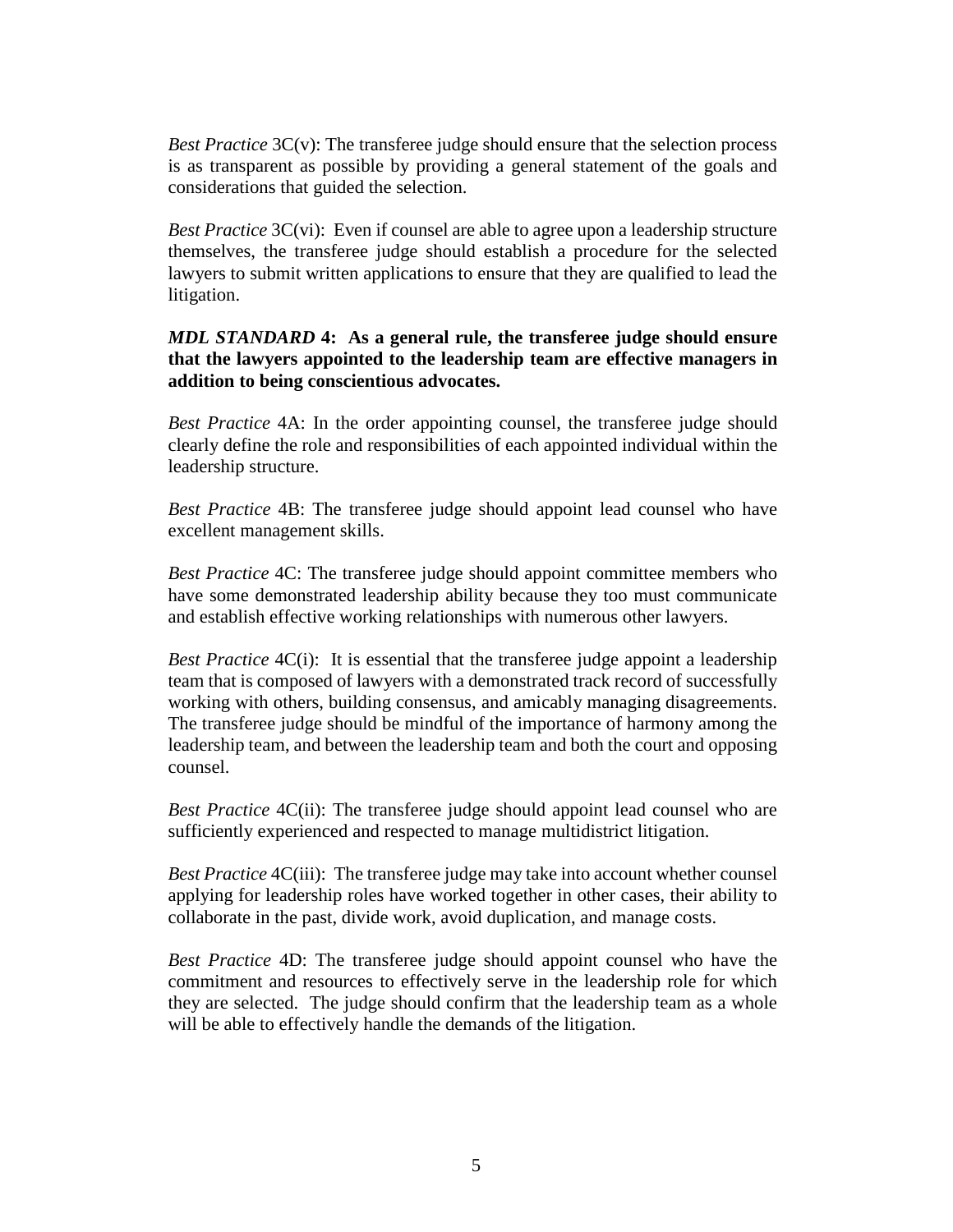*Best Practice* 4D(i): The transferee judge should recognize the practical reality that the leadership team may need to finance the litigation but should not allow it to overshadow the need to appoint a functional and diverse team.

*Best Practice* 4D(ii): In making its selection decision, the transferee judge should consider the other demands on the applicants' time, including the number of other MDLs in which they are serving in leadership positions.

*Best Practice* 4D(iii): The transferee judge should consider the number, type, and nature of the applicant's cases in mass tort and common disaster litigation.

*Best Practice* 4D(iv): The transferee judge should inquire as to whether an applicant has a significant number of cases pending in related state litigation and the applicant's views about the effective coordination of those cases with the MDL proceedings.

*Best Practice* 4E: The transferee judge should take into account whether the leadership team adequately reflects the diversity of legal talent available and the requirements of the case.

*Best Practice* 4F: Attorneys seeking to serve in leadership positions may have entered into financial arrangements that could raise conflicts of interest. The transferee judge should guard against the possible negative implications of these types of agreements among counsel.

*Best Practice* 4G: The transferee judge should create a process at the outset of the case for the contemporaneous submission and review of all counsels' time and expenses.

*Best Practice* 4H: In large and mass-tort MDLs, the transferee judge should encourage the leadership team to provide work for the common benefit of the cases to other attorneys who are qualified and available to perform the work, unless doing so would create inefficiency in the prosecution of the claims. The transferee judge should inform the leadership team at the outset if it does not want them to assign work to other counsel.

*Best Practice* 4H(i): The transferee judge should inform the leadership team that the roles and primary responsibilities of lead counsel, liaison counsel, and committee members should not be delegated to other attorneys without prior permission of the court.

*Best Practice* 4I: The transferee judge should direct the leadership team to implement a process for communicating key events, deadlines, and other important information to all plaintiffs' counsel.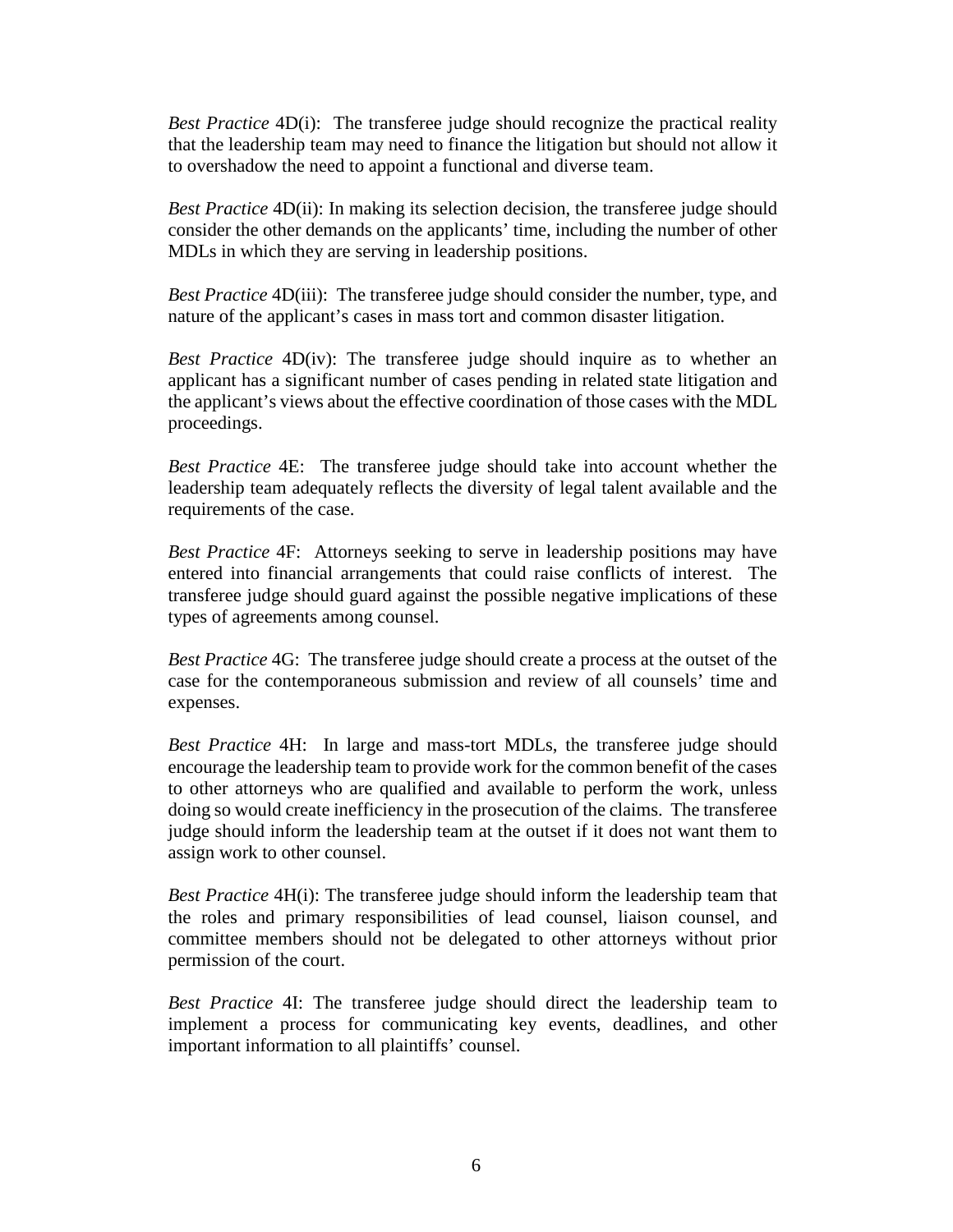*Best Practice* 4J: The transferee judge should create a process for receiving regular input from the leadership team and ensuring that the litigation is progressing in an effective and efficient manner.

*Best Practice* 4K: The transferee judge should not hesitate to reconstitute the leadership team if it becomes necessary.

# *MDL STANDARD* **5**: **The transferee judge should consider setting aside a portion of the anticipated monetary proceeds from a settlement to establish a common benefit fund (CBF) for the purpose of paying reasonable attorneys' fees, costs, and expenses from that fund.**

*Best Practice* 5A: As early as practicable in the litigation, the transferee judge should consider planning and establishing any common benefit funds to be employed in the course of the litigation or in the event of settlement. In doing so, the court should communicate its expectations and provide guidance to the parties with regard to the purpose and operation of these funds and invite the participation of counsel.

*Best Practice* 5B: At the outset of the case, the transferee judge should issue a "common benefit fund order" or "assessment order." The order should establish parameters for how the common benefit fund will be funded, define the compensable functions of counsel, determine the method of compensation, specify what records must be kept, and create guidelines for allowable fees and expenses.

*Best Practice* 5C: The transferee judge should consider what actions should be taken to address common benefit work that benefits parties in parallel state litigation.

*Best Practice* 5C(i): Early in the case and to the extent practicable, the transferee judge should establish a transparent procedure for the later allocation of common benefit funds to reduce the potential for disputes among counsel and to encourage counsel to cooperate and avoid duplication of effort.

*Best Practice* 5C(ii): The transferee judge should inform counsel early in the litigation that if they wish to be paid attorney's fees from the common benefit fund they must keep detailed and contemporaneous records of their work and periodically submit reports to the court or a designee, such as a special master or accountant.

*Best Practice* 5D: When individual cases in the MDL begin to settle, or when a global settlement or other final resolution is reached, the transferee judge should determine an appropriate assessment to be made from the gross recovery in each case. The transferee judge should order the defendant to withhold the specified percentage of the recovery from settlement proceeds and deposit that amount into the CBF under the court's direction.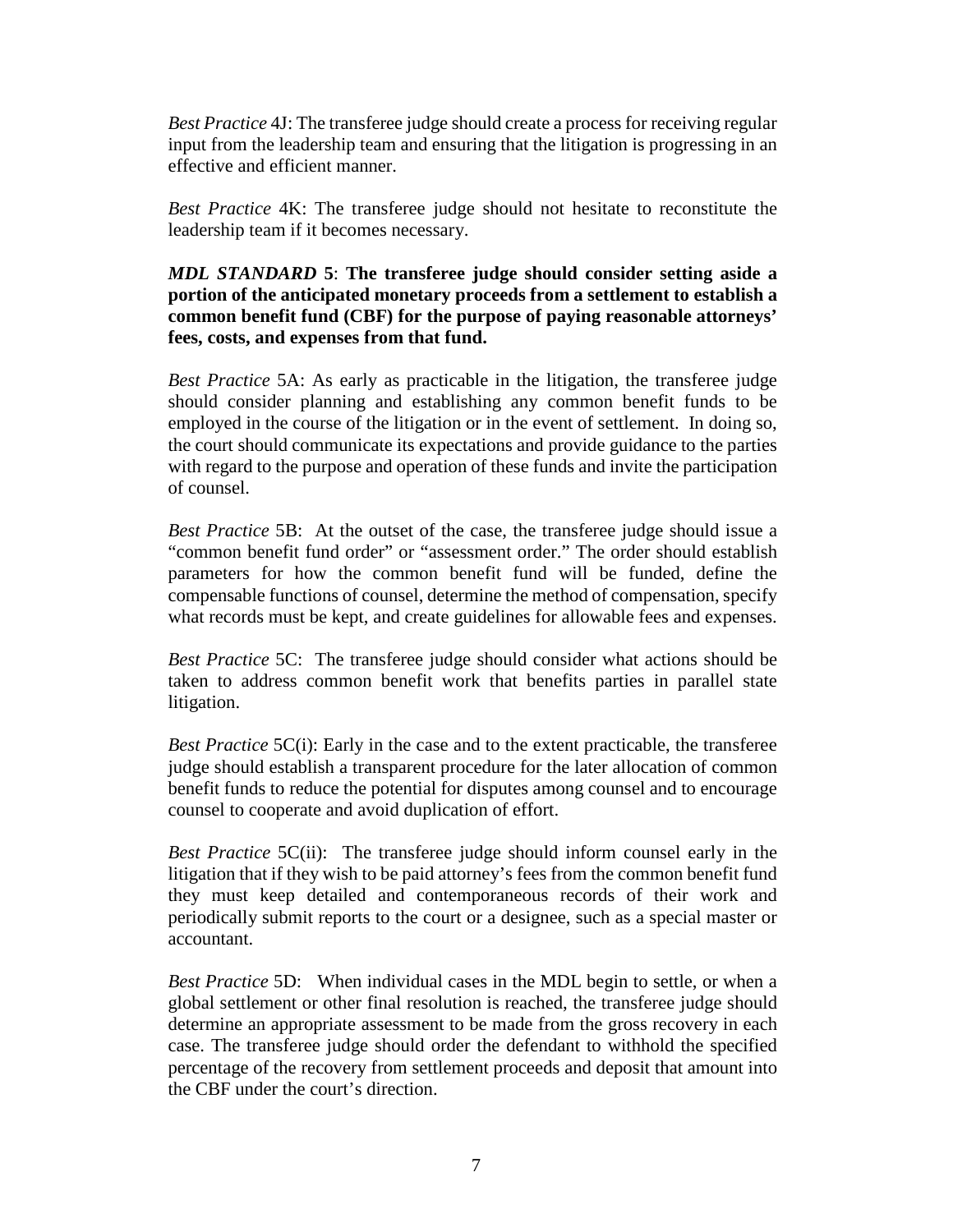*Best Practice* 5D(i): If a settlement is subject to a common benefit assessment, the assessment should parallel the regular fees and costs allocation.

*Best Practice* 5E: The transferee judge should request all interested parties to make submissions concerning the procedures the judge should use to award interim or final attorney's fees.

*Best Practice* 5F: When determining the CBF amount, the court should decide what method for calculating the amount is most appropriate for the particular settlement.

*Best Practice* 5F(i): Although the percentage method is appropriate in many cases, the transferee judge should consider using a blended method to ensure that the fee award is reasonable.

*Best Practice* 5G: In determining the amount of fees to be paid to individual attorneys from the CBF, the transferee judge will need to determine the customary hourly rate. In large and mass-tort MDLs, the judge may find it appropriate to use a national rate for certain purposes.

*Best Practice* 5G(i): The transferee court may also award fees at current rates, rather than historical rates, if the litigation has spanned many years, although the practice is disfavored in limited-fund cases.

*Best Practice* 5G(ii): The transferee court should appoint a common-fund fee committee, comprised of members of the plaintiffs' leadership team, or designate a special master or magistrate judge, to make fair and impartial allocation recommendations to the court, although the court retains ultimate control over the allocation and distribution of funds.

*Best Practice* 5H: Courts should explain their reasoning for the allocation to further the goal of transparency, to provide feedback to interested parties, and to ensure that any reviewing court has a sufficient record.

*Best Practice* 5H(i): In imposing fee assessments, the transferee judge should promote fairness among counsel, compensate counsel who made the recovery possible, and suppress perverse incentives among non-performing counsel. This may include imposing fees on attorneys representing individual clients who opt out, yet use MDL discovery materials or otherwise enjoy the fruits of common benefit counsels' efforts. It may also include extending the fee structure to non-MDL participants, if the defendant agrees to a global settlement.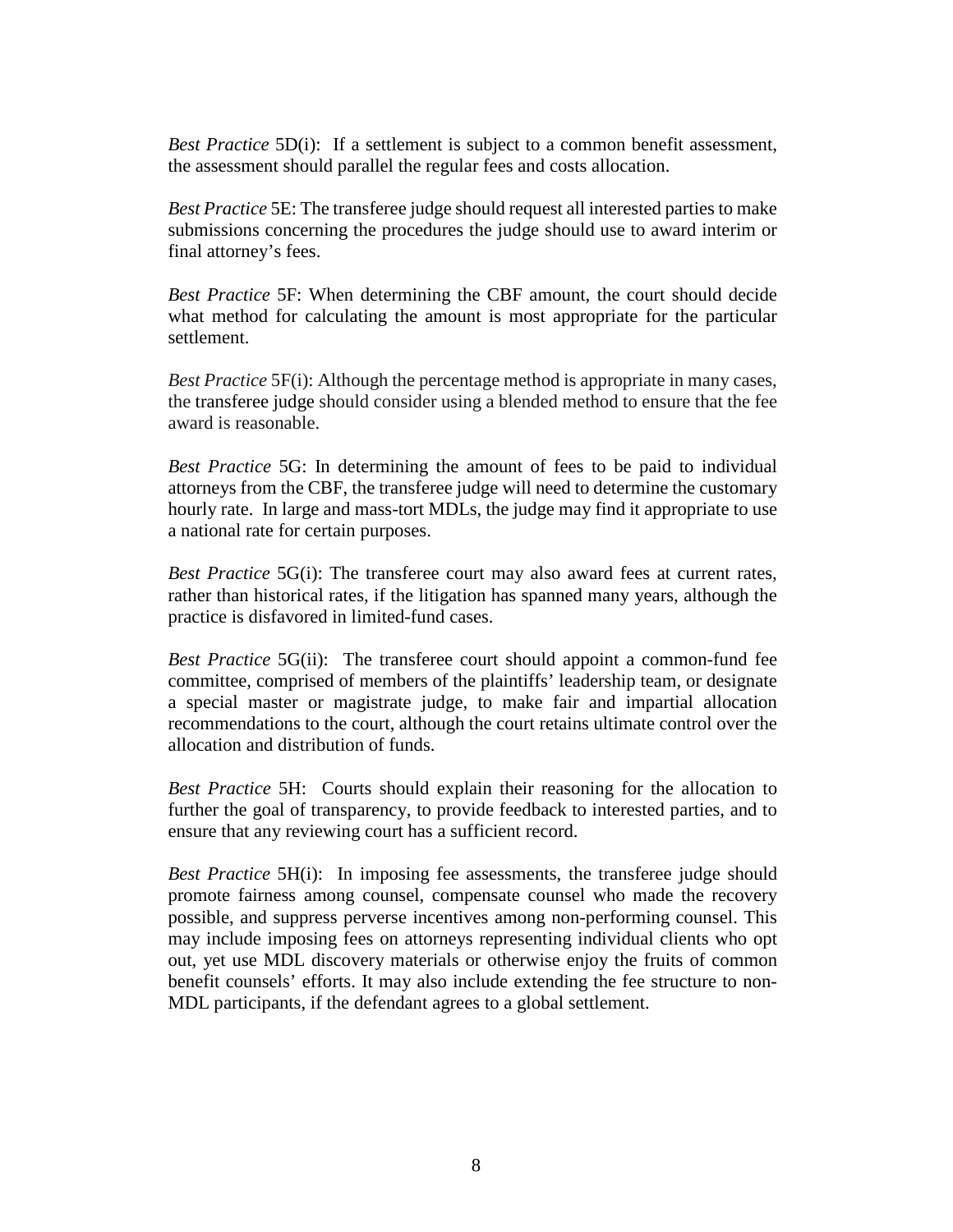*MDL STANDARD* **6**: **Effective coordination between the federal and state courts in an MDL action promotes cooperation in scheduling hearings, conducting and completing discovery, facilitates efficient distribution of and access to discovery work product, avoids inconsistent federal and state rulings on discovery and privilege issues, if possible, and fosters communication and cooperation among litigants and courts that may facilitate just and inexpensive determination.**

*Best Practice* 6A: The transferee judge should set a cooperative tone early in the litigation by engaging in outreach and communications with state court judges, by specifying the time and manner in which counsel are to report on the existence, status, and progress of related actions in other jurisdictions, and by encouraging and facilitating ongoing coordination.

*Best Practice* 6B: In issuing the initial scheduling order, the newly appointed transferee judge should consider including provisions tailored to facilitate effective federal-state coordination.

*Best Practice* 6B(i): The transferee judge should direct liaison counsel for plaintiffs and defendants to provide a report on the existence and status of related state court litigation, either in writing in advance of the initial conference or orally at the conference itself to inform this discussion. Counsel should be requested to provide contact information for the state court judges before whom related proceedings are pending.

*Best Practice* 6B(ii): Similar reports by liaison counsel should be made a feature of every subsequent status conference, so that the transferee judge is apprised, on an ongoing and current basis, of hearing schedules, discovery activities, trial dates, and other important events and rulings in the state courts. These recommendations can be scaled based upon the needs of the particular litigation.

*Best Practice* 6B(iii): Counsel should be advised at the initial conference that such communications between the MDL judge and state court judges will take place. While counsel should be given the opportunity to object, there will rarely be a well-founded objection to such communications, which have become a familiar feature of multi-jurisdictional proceedings.

*Best Practice* 6C: In an MDL action with parallel court actions, state and federal judges should communicate informally as needed to correct perceived duplication and should explore whether formal measures may, or may not, be efficient or justified.

*Best Practice* 6D: If multiple jurisdictions are involved, the transferee judge should consider procedures or mechanisms to facilitate state/federal court coordination, to provide periodic reports to each of the courts, to assist in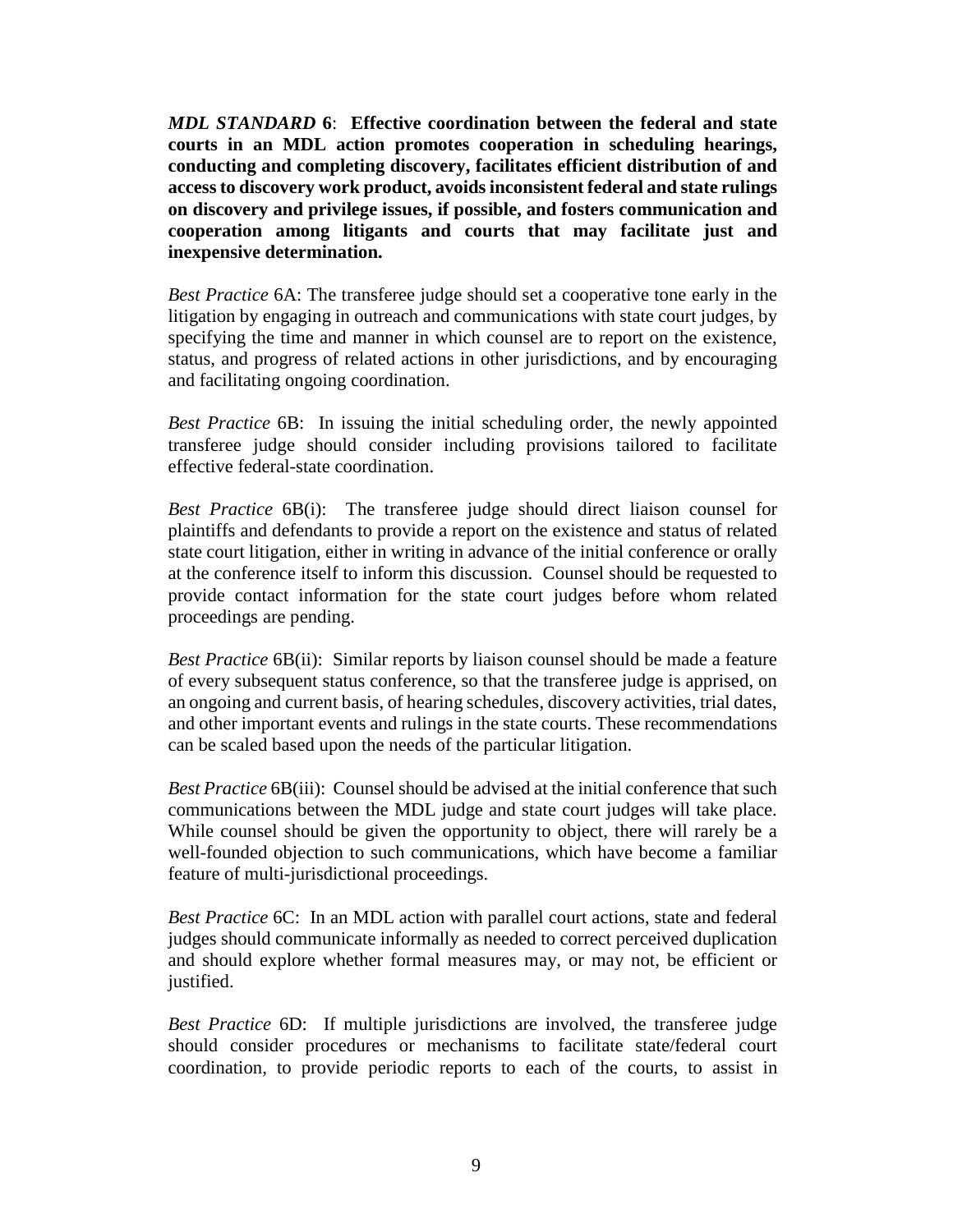coordinating discovery and hearing schedules, and to schedule joint federal-state court status conferences and hearings.

*Best Practice* 6E: The MDL judge should direct designated counsel (typically, lead or liaison counsel for each side) to provide information on the status of related state court actions in the written status conference report submitted several days before each regularly scheduled status conference.

*Best Practice* 6F: The transferee judge should provide accessible, up-to-date information on the status and progress of the MDL proceedings, including the status and progress of coordination with the state courts, and specific pages for each MDL on the district court's website. The MDL-specific site should provide a calendar, access to important orders, hearing transcripts, and a list of key events.

*Best Practice* 6G: In MDL and state court proceedings, the judges should consider holding joint pretrial hearings, including joint status conferences in a variety of jurisdictions, co-presiding over each conference with the state court judge in that jurisdiction.

*Best Practice* 6H: The transferee judge can also promote coordination through its supervision of the litigation process; for example, the court may encourage the parties to establish a common discovery-product depository (now most frequently a password-protected online collection rather than a physical depository) to avoid duplicative efforts.

*Best Practice* 6I: If no party requests the court to issue a Rule 502(d) order, the transferee judge should consider raising the matter on its own.

*Best Practice* 6J: When feasible without causing discovery delays, the transferee judge should coordinate with state court colleagues to set uniform schedules in related federal and state proceedings for document production, production of privilege logs, and resolution of privilege disputes and other objections.

*Best Practice* 6K: Discovery decisions should be made available to all courts.

*Best Practice* 6L: In an MDL involving multiple jurisdictions, the transferee judge should consider the *joint* appointment of a special master among multiple courts to review disputed documents *in camera* and issue a report and recommendation to all courts.

*Best Practice* 6M: The transferee judge may appoint a "state court liaison" or "state/federal liaison" from among plaintiffs' (or defendants') counsel who are active in the MDL, in order to provide transparency by submitting periodic reports on the status and progress of state court proceedings and to assist in assuring that discovery work product is made appropriately available to those who are litigating in state courts.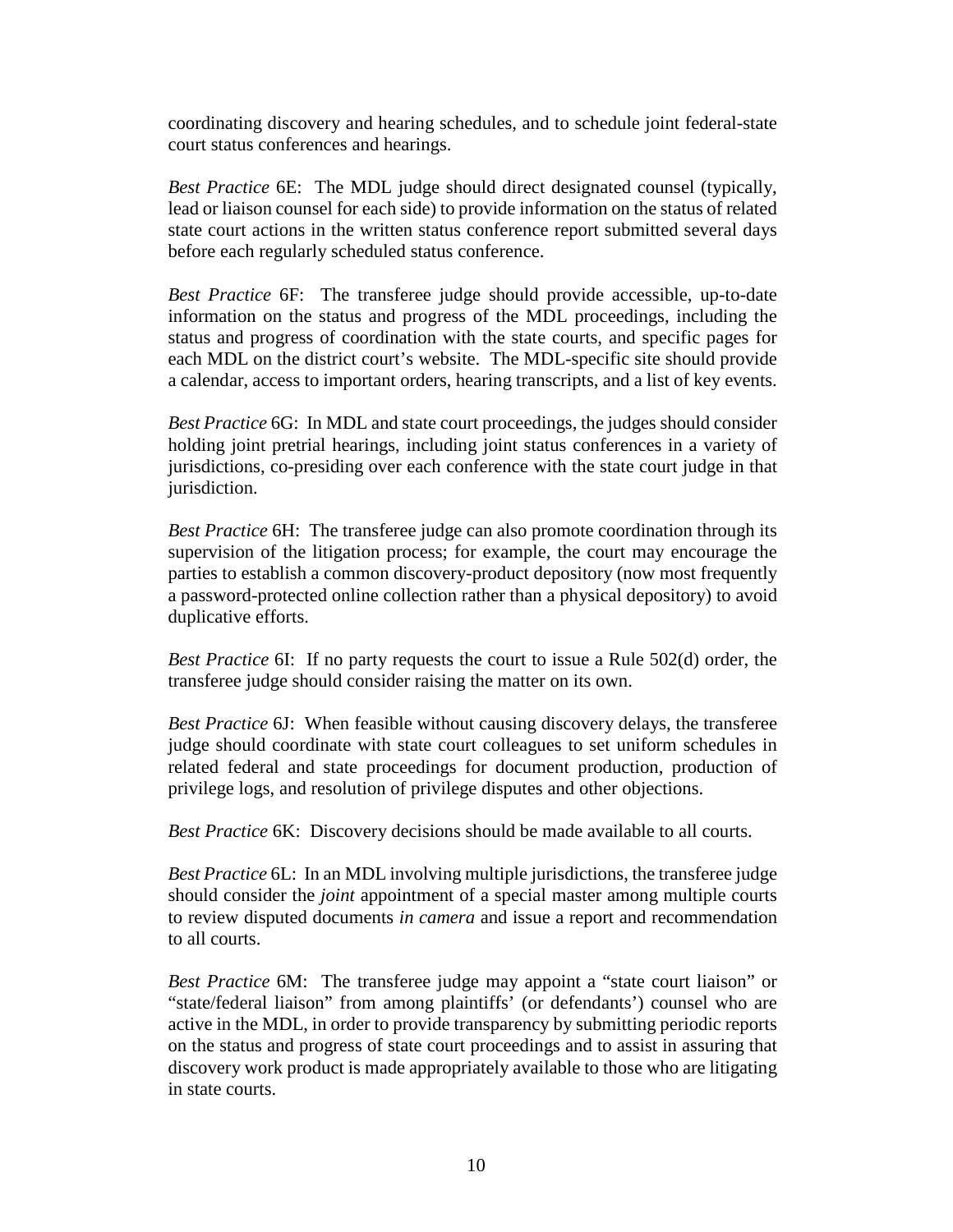*Best Practice* 6N: The transferee judge should consider issuing a deposition protocol order that assigns a specific percentage of deposition time to state counsel.

# *MDL STANDARD* **7**: **The transferee judge should endeavor to use the MDL forum to resolve or streamline the litigation before remand to the district courts.**

*Best Practice* 7A: Remand of remaining cases to transferor courts should not begin until the court has taken steps: (1) to preside over discovery, decide on motions, and conduct such trials that are needed to position the cases for potential resolution; (2) to explore and consider all possibilities for resolution of the cases; and (3) to prepare cases that do not resolve for trial in the transferor courts.

*Best Practice* 7B: In most situations, the time to raise settlement will be after sufficient time has passed to ensure a degree of certainty about both the nature and scope of the claims at issue.

*Best Practice* 7B(i): The court is usually uniquely situated to play a role in facilitating settlement discussion.

*Best Practice* 7B(ii): At the appropriate time, the court may consult with counsel on whether the appointment of a settlement master or mediator would be helpful to the settlement process.

*Best Practice* 7B(iii): Once a settlement discussion process is underway, the court should be prepared to step back and let the discussions proceed. However, the court should require sufficient reporting from the parties to confirm progress is in fact occurring and whether the court can assist the process.

*Best Practice* 7B(iv): Courts generally should not stay discovery or other pretrial proceedings while the settlement process is under way. However, if all parties agree that a stay would be in the interest of the process, courts may consider staying proceedings during the pendency of settlement discussions.

*Best Practice* 7B(v): If significant parallel state court litigation exists, the transferee court should consider, after consultation with counsel, reaching out to state courts with significant case volumes to discuss coordination of settlement efforts.

*Best Practice* 7B(vi): If the parties reach an agreement to resolve all or a substantial portion of the cases, and the parties so request, the court should be prepared to take an ongoing role in implementing and enforcing the settlement agreement.